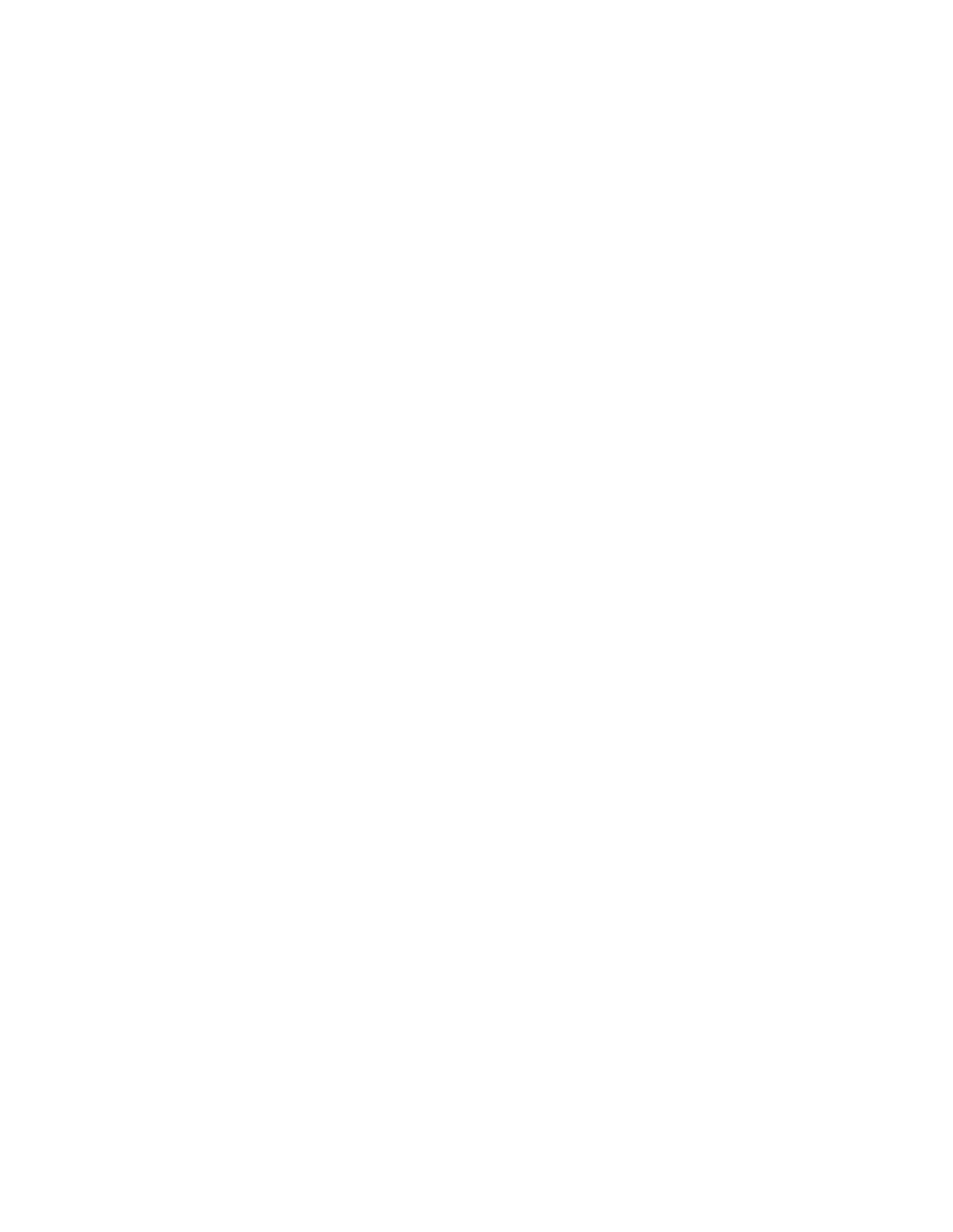## Seagate Research & Consulting*, LLC*

#### *Global Fixed Income Specialists*

*119 W. Torrance Blvd. Suite #2 • Redondo Beach, CA 90277 • Telephone 310-937-6270 • fax 310-937-6280*

January 15, 1996

William Lawton Chairman & Chief Investment Officer

## 1994: THE ANATOMY OF A BOND MARKET DEBACLE

(And Lessons for Bond Market Forecasters)

#### **Introduction**

1994 was a bad year for bond investors. Some analysts proclaimed the year the worst ever recorded, a bond market crash. Indeed, all major bond markets produced negative returns. One of the most striking features of 1994 was how many interest rate analysts and portfolio managers were confounded by the interest rate environment. Single factor interest rate forecasting models focusing on economic fundamentals or money supply growth, for example, which had worked in the past when applied to typical post-war economic cycles, did not work in 1994. It is my observation this is because the 1990/1991 recession was not a normal cyclical recession. It was a debt liquidation cycle. By exploring the difference between these two kinds of cycles, and the dynamics of the latest debt liquidation cycle, monetary policy and interest rate behavior in 1994 can be explained. It also helps to explain the bond rally in 1995. From a forecasting perspective, the past two years have shown the Lawton Bond Model methodology as a superior method of forecasting interest rates.

#### **Debt Liquidation Cycles**

Debt liquidation cycles are unusual, and therefore easy to mis-diagnose. The previous debt liquidation cycle in the U.S. was manifested by the stock market crash of 1929 and depression of the 1930's. Japan is now experiencing a debt liquidation cycle, which has included a stock market crash. Similarly the most recent such cycle in the U.S. was marked with the stock market crash of 1987. A normal economic cycle results from accelerating economic activity and inflation which are eventually reversed by ever tightening monetary policy. The cycle is re-started as monetary policy is eased, and economic activity responds to lower interest rates.

By contrast, a debt liquidation cycle has its roots in excessive speculation fueled by readily available debt. Debt levels rise to a point that underlying fundamentals cannot support the debt. The result is bankruptcy and "liquidation" of debt. It is more difficult to revive an economy with lower interest rates after a debt bubble as borrowers are insensitive to the cheaper money, (lower interest rates). Thus monetary policy must push rates lower and for a longer period than would normally be expected until the level of bankrupt debt is reduced and capital rebuilt.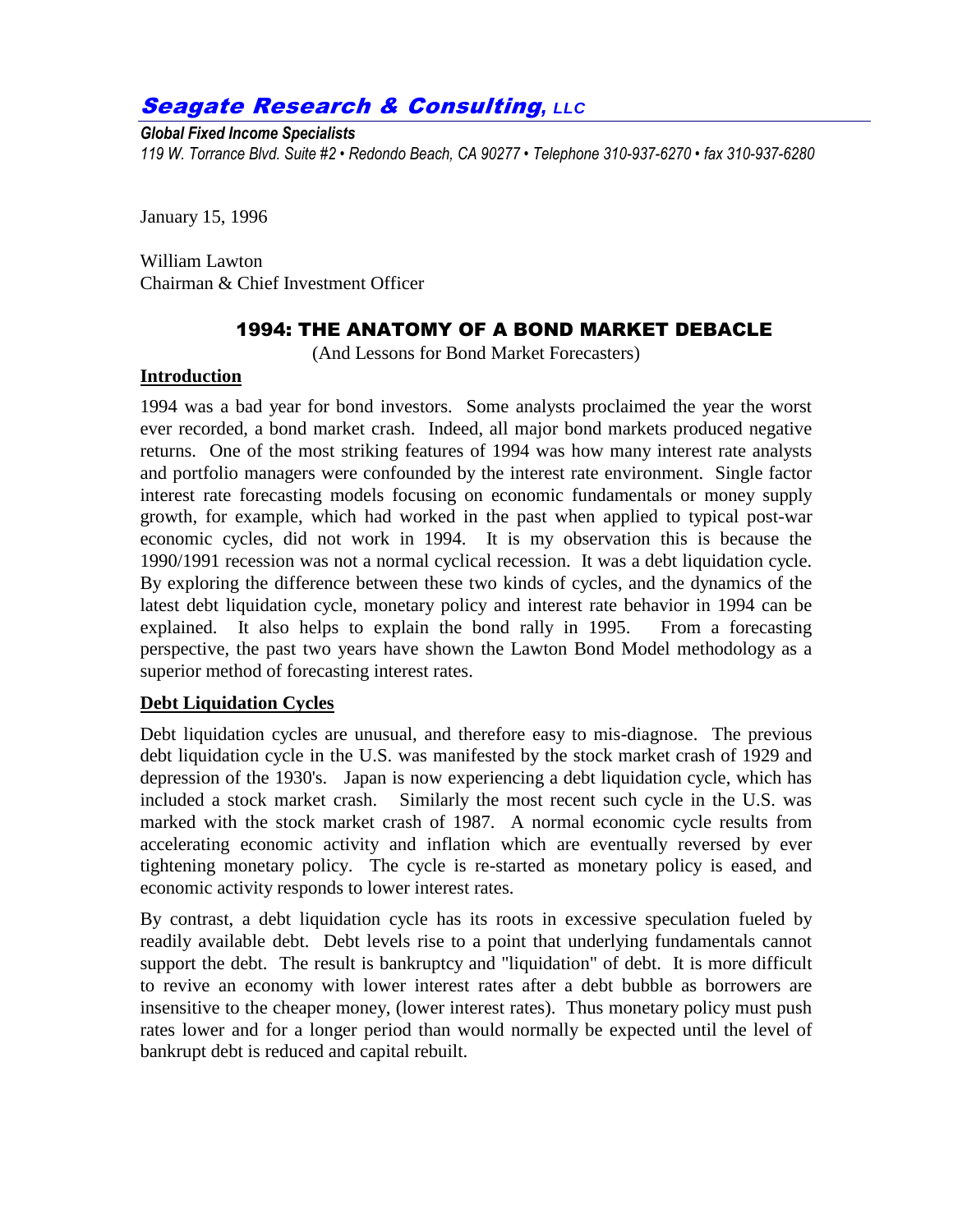## **Factors Contributing to the Cycle**

The current cycle started in 1980, but events setting the stage occurred earlier. One really has to return to 1965, when Lyndon Johnson embarked on a policy which marked the end of fiscal probity. Money was printed to wage the war on poverty at home and Vietnam overseas. Interest rates started to creep up. Government expanded on all levels, and deficits grew. Inflation was awakened from its post war hibernation.

Inflation picked up speed as Nixon ended the gold standard in 1971, and was fanned by the oil shock of 1973. The increase in oil prices transferred vast sums of Dollars to oil producing countries which had to be reinvested. Banks filled this role by taking deposits from oil producing countries and lending to developing countries, many which later would default. Furthermore money supply growth accelerated through the Carter years, and inflation moved above 10% in 1979 and 1980. Negative real interest rates made it profitable to borrow.

## **Key Events in 1980's**

A key event for the 1980's debt cycle was the passage of the 1980 Monetary Control Act. Under this piece of legislation, deposit insurance was raised to \$100,000 per account from \$40,000. Several years before, the level was \$10,000. This rapid escalation of U.S. Government guarantee of deposits came to the attention of money brokers. These brokers took large pools of funds and split them into multi-account \$100,000 increments, searching the country for the highest yields from insured banks, irrespective of credit quality. Then, under banking de-regulation almost limitless government guaranteed money became available for any number of speculative purposes, especially real estate development. Commercial banks sharply increased real estate lending from 1980 to 1990.

On the fiscal side the Reagan Administration was elected on two promises; to increase defense spending and reduce the budget deficit. Defense spending was increased but the budget deficit sky rocketed to over 5% of GDP annually. This fiscal expansion added fuel to the 1980's debt bubble. Consumers joined government in the debt binge, financing real estate and consumer items.

The era of the highly leveraged transaction, as assisted by Drexel also started around 1980. Inflation had depressed financial asset prices below private market value, thus it was economically feasible to borrow to purchase companies and sell pieces of the company for more than the price of the debt. Banks participated heavily to earn fees and interest income as a way to repair balance sheets damaged by non-performing country loans.

Finally, in a new wrinkle on leverage, the financing market for debt instruments blossomed in the '80s. It became possible to finance debt instruments for less than 5% down, and leverage debt portfolios.

This confluence of economic, political and regulatory circumstances set the stage for a rapid increase in debt. From 1980 to 1991, according to Federal Reserve flow of funds data, total credit market debt rose almost three fold from \$4.7 trillion to \$14.2 trillion. Federal government debt showed the largest sector increase from \$1.0 trillion in 1980 to \$4.3 trillion in 1991. However, Federal borrowing accounted for only \$3.3 trillion of the total increase of \$9.5 trillion in debt.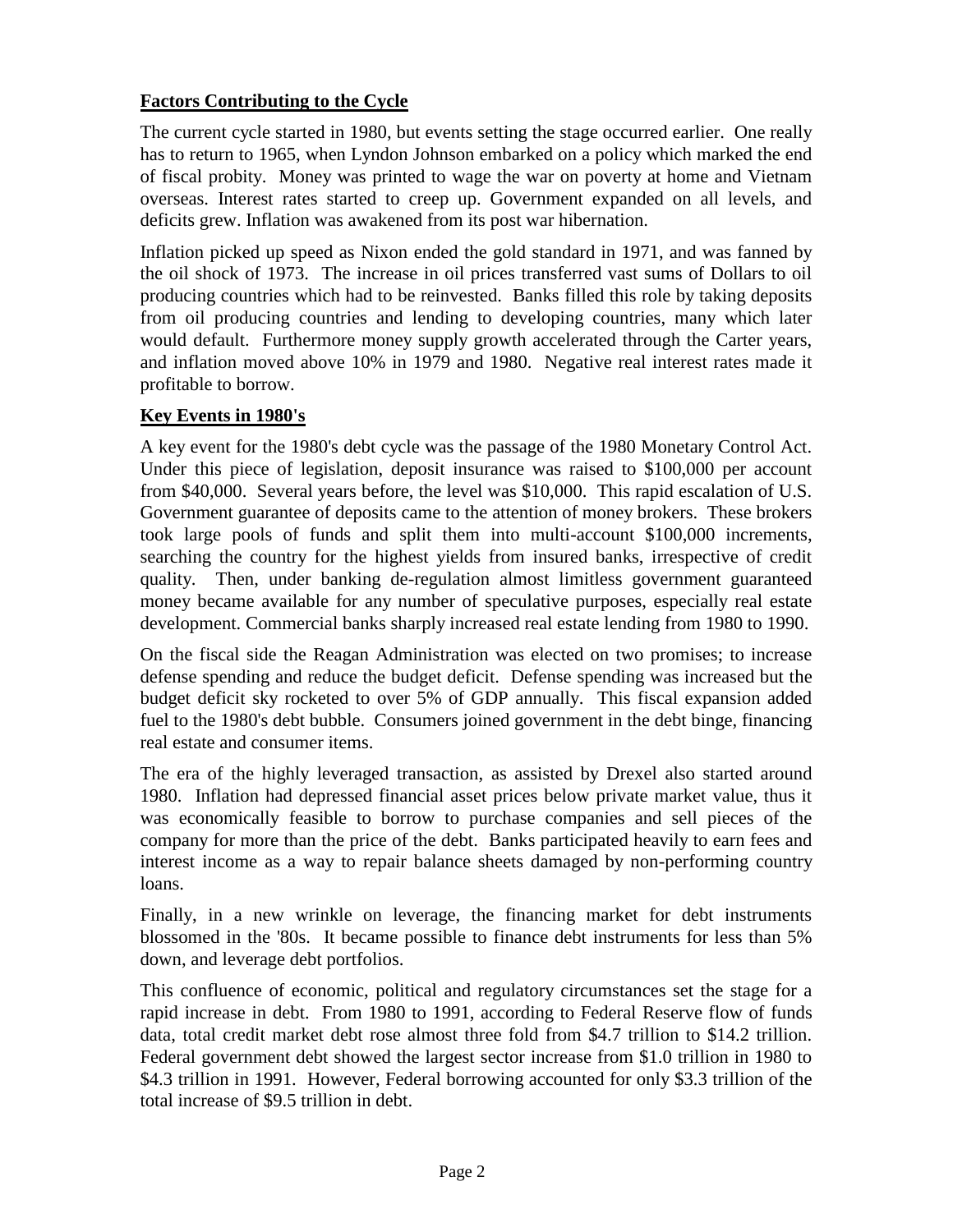| <i><b>\$Trillion</b></i>        | 1980  | 1991   | <b>Increase</b> |
|---------------------------------|-------|--------|-----------------|
| <b>Total Credit Market Debt</b> | \$4.7 | \$14.2 | 3.0x            |
| U.S. Government                 | 1.0   | 4.3    | 4.3 x           |
| Tax-exempt                      | 0.4   | 1.1    | 2.8 x           |
| Corporate and Foreign           | 0.5   | 1.9    | 3.8x            |
| Mortgages                       | 1.5   | 3.9    | 2.6x            |
| <b>Consumer Credit</b>          | 0.4   | 0.8    | 2.0 x           |
| <b>Bank Loans</b>               | 0.5   | 0.8    | 1.6x            |
| Other Loans                     | 0.5   | 1.4    | 2.8 x           |

As can be seen from the following Federal Reserve data, all sectors of debt increased:

*Source: U.S. Federal Reserve*

## **Slow Process of Debt Liquidation Starts**

Paul Volcker's Federal Reserve worked to unwind the inflationary bubble of the 1970's by raising Fed Funds to 19% in 1981. This dropped to 6% by early 1987 and though M-2 was still growing at 8% by 1986, a sharp drop in oil prices kept the CPI under control through that year. Alan Greenspan, the new Fed Chairman in 1987, started tightening in that year to counteract previous high money supply growth and rising inflation. The 30 year bond responded by moving up over 300 basis points in six months from 7.10% to over 10%. Stocks reacted by falling precipitously as investors decided that 10% on the bond was better than staying in the equity market.

The role of the stock market crash on the debt liquidation cycle is hard to estimate. It does set a convenient event to mark the beginning of the liquidation process. Many expected immediate dire consequences from the crash, even a possible depression as followed the 1929 stock crash. History repeats itself, but sometimes with a twist. The twist to the 80's was that the negative economic impact of speculation was not to come so much from the equity market, but from the debt markets. The impact took two years to be fully realized.

The U.S. banks and thrifts sharply increased their debt holdings during the 1980's. By 1989 the non-economic nature of the debt was apparent in bank earnings. Nonperforming loans of all kinds soared. Office buildings had a 20% vacancy factor nationally. Residential defaults increased as did personal bankruptcies to extinguish debt. Highly leveraged transactions soured as company cash flows would not support debt levels. Drexel, for example was forced into bankruptcy partly due to mark downs in its debt portfolio. And, unlike now, emerging market debt was still non-performing, trading at 10¢ to 40¢ on the dollar.

In late 1989, banks and thrifts recorded their highest level of non-performing assets. For example, Citibank's non-performing assets as a percent of equity were over 150%, Chemical and Chase recorded 120% and Bank of America 100%. Rumors were rampant in 1989 and 1990 that one major bank or another could not roll over short-term debt. The thrift industry was fully exposed to real estate overbuilding and deflation. Bank and thrift industry equity, if fully subjected to non-performing asset mark-to-market accounting or liquidation may have been negative. Or phrased another way, the U.S. banking system was bankrupt.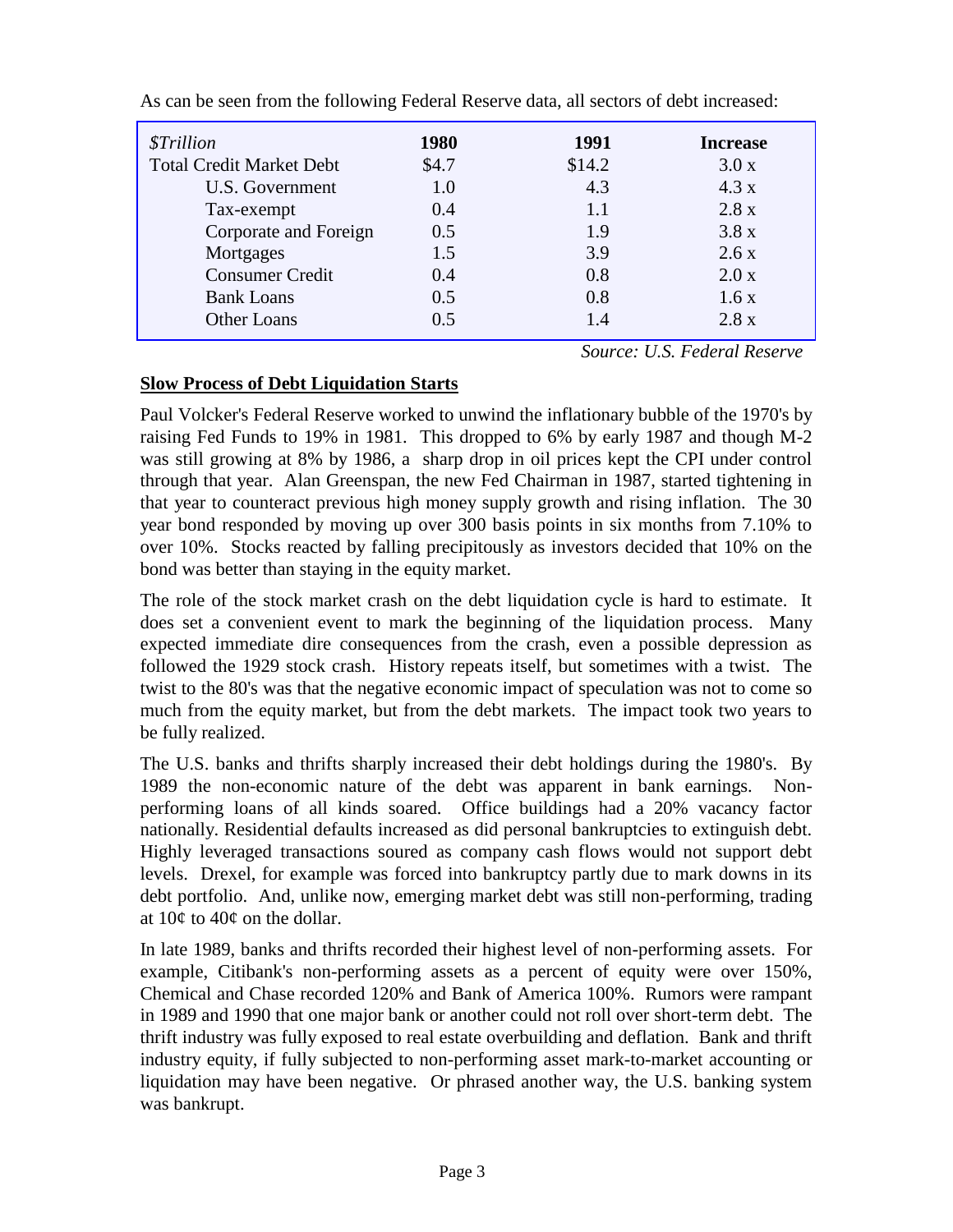## **The Fed**

The Federal Reserve was faced with an unpleasant mix of economic issues after momentarily easing following the stock market crash. Inflation had moved from a 1% YOY rate in early 1987 to over a 4% rate in late 1987 as oil prices rebounded. The then large budget deficit was also potentially inflationary. To control rising inflation the Fed was forced to tighten despite a precarious banking system. The Fed was in a tightening mode until February of 1989, when the discount rate peaked at 7% and Fed Funds at 9 3/4%. The prospects for the budget deficit improved as President Bush and congress raised taxes. The end of the cold war further enhanced the prospects for less government spending on defense. These changes allowed the Fed to desist from tightening further.

The shift in fiscal policy gave the Fed a chance to assess the condition of the banking sector. The public coffers had been opened to bail out the thrift industry, and the state of the commercial banking sector was coming into focus. It certainly had not been helped by the Fed's tight policy. The discussion at the Fed started to move from fighting inflation to rebuilding the balance sheets of banks. Debt write-offs charged against capital meant that capital had to be replenished. This became more urgent as the talk of major bank failures surfaced, and just as stringent capital guidelines were to be instituted under BIS international capital guidelines.

The way to rebuild bank capital was to stop raising interest rates, which reduces bank profitability and start to lower rates which increases bank profitability.

After moving Funds from 6 1/2% in March of 1988 to 9 3/4% in March of 1989, the Fed was about to reverse course. The Fed eased 25 basis points in June of 1989. This was the first of over twenty easings to come, until Fed Funds hit 3% on September 4 of 1992, where Funds stayed until February 4, 1994. All told, the Federal Reserves was in a stable to easing mode for almost five years, the longest such period in the post war era.

The Fed had pushed rates down lower than would normally be expected, to reliquify the banking system and left rates lower longer, creating a very steep yield curve which reduced the cost of bank funds which were invested at higher rates in longer maturity debt, creating windfall profits.

It is no coincidence that just prior to February 4, 1994 the Federal Reserve's troubled bank team vacated its permanent offices in Citicorp Center declaring Citicorp off the critical list. It is also no coincidence that two months later, Citicorp reinstated its dividend which had been eliminated 2 1/2 years before, and had its credit rating upgraded. In the credit upgrading, S&P cited improvements in several fundamental aspects of the company's conditions, including the large quantity of bad loans being worked down and, the improvement in interest rate margin. Citicorp and the U.S. banking system had been restored to profitability largely because of Federal Reserve policy.

Greenspan and company had engineered a rather remarkable turnaround. But because the Fed and others had (and still have) no desire to advertise the poor health of the banking system in the first place (and thus reduce confidence in the system), the magnitude of the achievement has received little attention. However, it is precisely these circumstances that had been driving monetary policy, and preparing the bond market for one of the biggest debacles since the last debt liquidation cycle.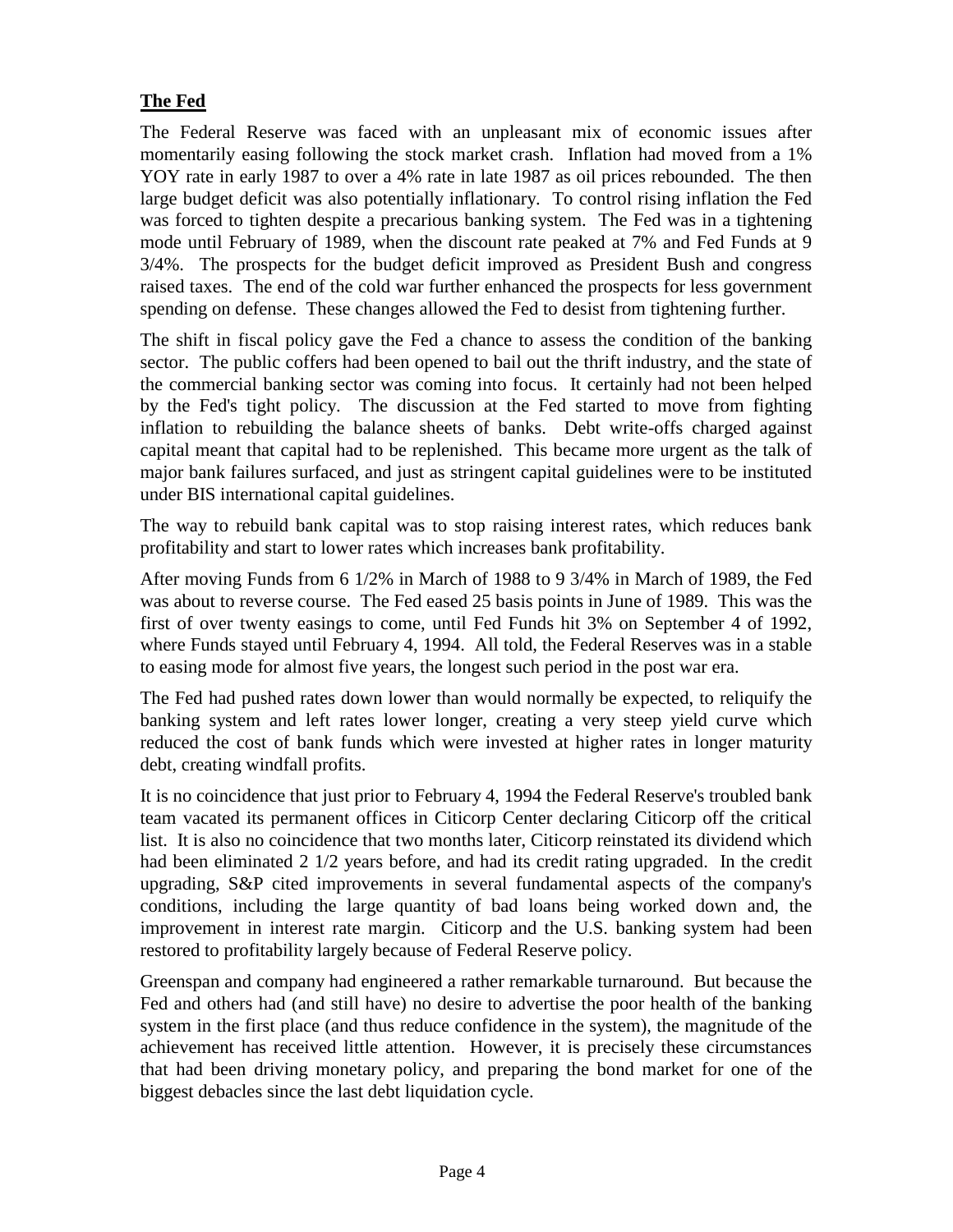The investing world was not impervious to the conundrum faced by the Fed. Investors jumped on the "Save the Banking System" trade. If borrowing short and lending long made sense for banks, it also made sense for hedge funds which took the idea to its logical conclusion by employing the 1990's version of the 1920's concept of buying stock on margin. That is, buying bonds on margin. While hedge funds were the extreme, a significant amount of yield curve leverage entered the system in the natural course of business. For example, numerous "conservative" fixed income strategies came to employ leverage from mutual funds to county tax receipt management schemes. Investors moved out on the yield curve to pick up yield, and leveraged.

#### **Bond Investors Become Hypnotized**

The unusually long five year easing cycle caused many investors to lose sight of the Fed's motivation of pushing Fed Funds down to 3% from 9 3/4%. A steep yield curve and low interest rates come to be viewed as status quo. Analogies to the low inflation and rate environment of the early 1960's were made. It was argued that money supply growth was low, the economy, while improving, still maintained a large output gap, and real interest rates, at over 3% were well above the long term average of around 2%. The long war against communism which had started the debt cycle had been won, and Government debt to GDP was falling.

By the end of 1993, institutions and retail investors were long of bonds. For example, retail bond mutual fund investors ploughed money into bond funds. Bond fund assets doubled in two years to over \$750 billion by December of 1993. Many bond fund investors simply were searching for yield without understanding risk.

Greenspan entered 1994 with the banking crisis coming to an end. He tried to prepare the bond market for an imminent charge in policy in his January 1994 testimony to Congress. The Fed made a modest 25 basis point tightening on February 4, citing a desire to return policy to "neutrality".

In many quarters this move was viewed with disbelief and criticism. Some looked for a small re-adjustment upward in rates, or a "bond hiccup" as Wall Street's favorite economist forecasted. The money supply crowd saw no significant acceleration in the growth of inflation or rates. Even as rates were being raised, complacency was commonplace. Bond portfolio managers remained long their indexes, signifying lack of concern. But an explosive move up in rates was in progress.

#### **Excessive Leverage Becomes Apparent**

Many of the positions which had been established to reap extra yield or positive carry from the steep yield curve were to be reversed. The positions were not of "natural" debt investors. Each increase in interest rates by the Fed caused bond positions to decrease in value and reduced the spread at the same time. This resulted in capital losses and in negative carry.

As the Fed raised rates, more positions were sold, further pushing up interest rates, contrary to consensus forecasts.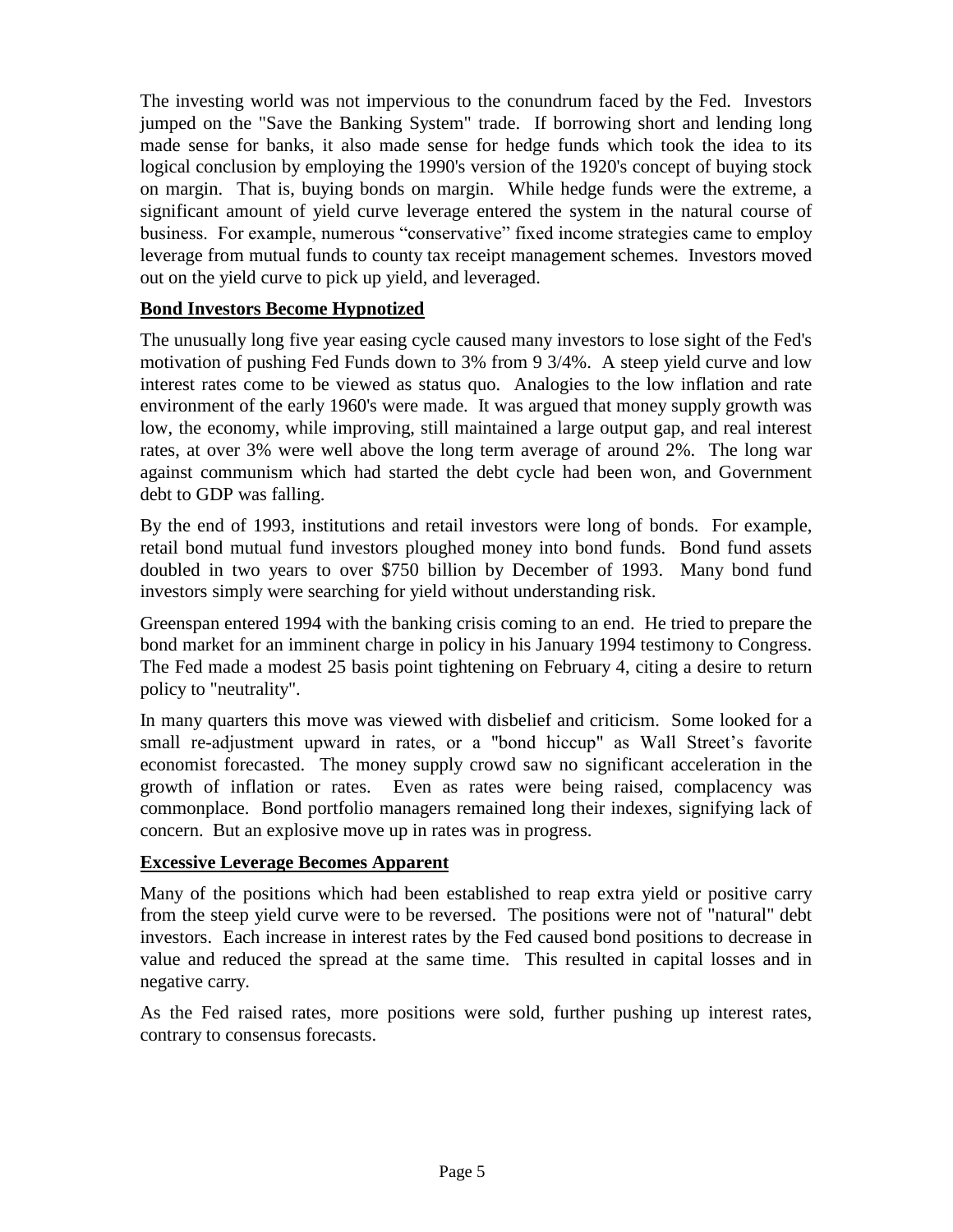Related circumstances outside the U.S. contributed to the debacle. Hedge funds borrowed large sums in low rate yen, investing in higher yielding European and North American bonds. As the U.S and Japan squabbled over trade, the yen appreciated while bond prices were dropping. These events forced the hedge funds to liquidate billions of dollars in bond positions both in the U.S. and Europe. This exacerbated an already negative bond market.

#### **Economic Rebound Makes Matters Worse**

A moderately expanding economy would have allowed Greenspan to push Fed Funds up to perhaps 4 1/2%. But the improvement in the banking system coincided with an improvement in the economy causing growth to accelerate from sub-pur levels which were a by-product of the debt liquidation process.

Why had growth finally picked up?

Several factors:

- 1. Consumers took advantage of low rates, and refinanced mortgages, giving them more funds to spend;
- 2. Consumer sentiment improved, leading to higher consumer debt purchasing;
- 3. Political changes in China, Mexico, Latin American and the former Eastern bloc helped expand U.S. exports;
- 4. Robust business investment;
- 5. Continued fiscal stimulus from the budget deficit;
- 6. High money supply growth since 1989;
- 7. And finally, the end of the drag from debt liquidation;

These powerful forces all contributed to robust economic growth.

## **The Fed's Motivation is Key**

So, the Fed didn't have to go from accommodative to neutral, but to restrictive. By understanding that the Fed was originally responding to a debt liquidation cycle which threatened the banking system, the 1994 100% increase in short rates can be better understood as rates were being held artificially low to reliquify the banking system, and had to be raised first to get back to a neutral position, and then raised further to contend with accelerating economic conditions. And, by knowing the resulting technical condition of supply and demand conditions in the bond market due to the Fed's stance, a negative interest rate forecast would follow.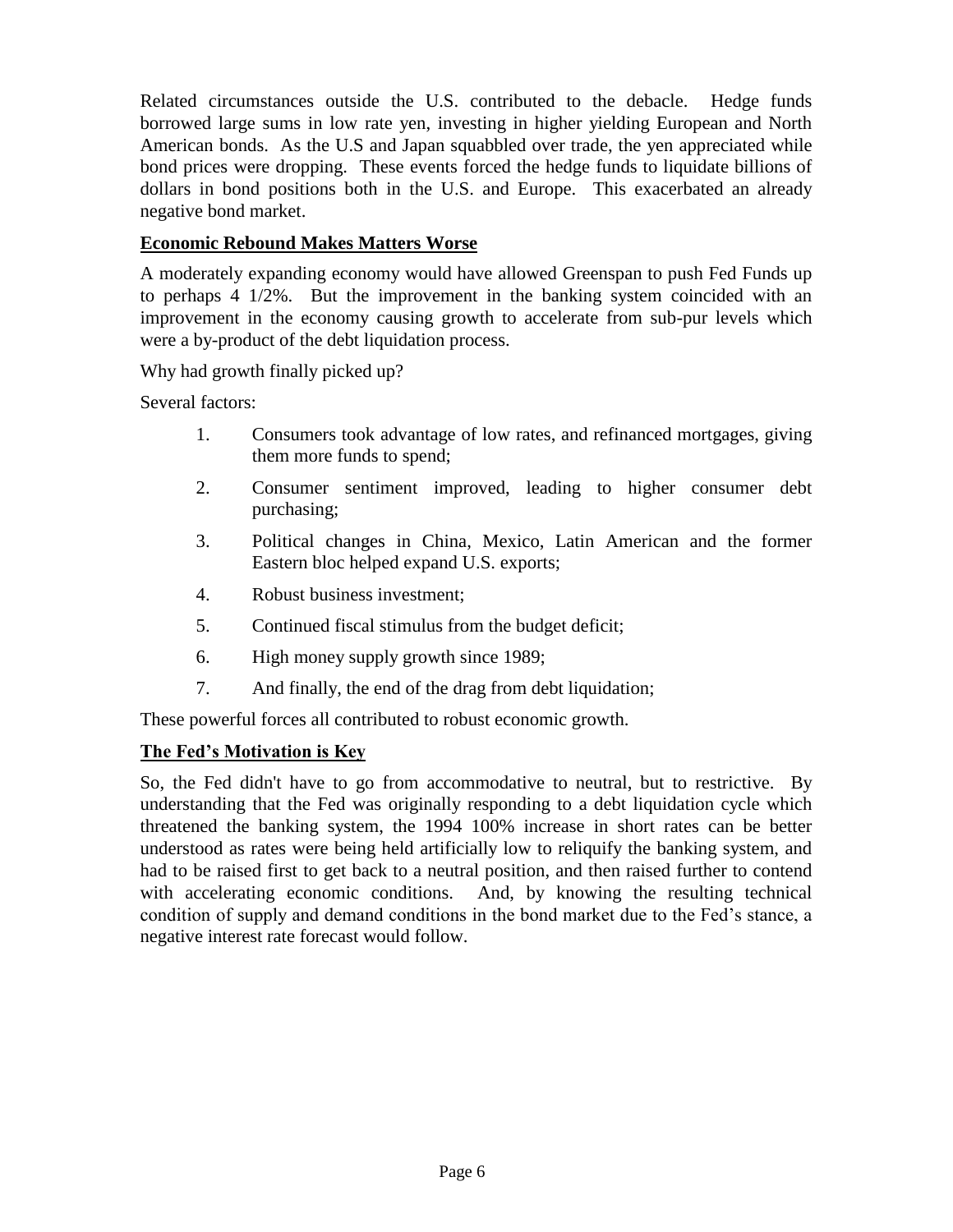#### **The Lawton Bond Model Approach**

Many bond models and forecasting techniques proved incapable of accurately forecasting in 1994 the year of supreme test. By contrast, the Lawton Bond Model accurately forecasted the 1994 bond market debacle, not only in terms of direction, but in magnitude as well. 1994 rounded out six years for the methodology of correctly forecasting the bond market direction.

The Model includes all factors which have the potential to move interest rates as opposed to many approaches which only include one, or several factors.

The Model turned negative at the end of 1993 as it accurately picked up factors outlined in this paper, and was negative for most of 1994. The Model turned positive at the end of November, 1994. Close to the cyclical peak in rates. Factors contributing to a reversal in the model included: expectations of a slowing economy, lower inflation, an improving budget deficit, portfolios underweight bonds, a bond friendly Republican agenda, a technically oversold market, very negative sentiment (contrary indicator), and above average value. The long term indicator remained positive through all of 1995, a year when the 1994 bond debacle was entirely reversed for long maturity bonds. A copy of the model score plotted with interest for the last six years is available from Seagate upon request by calling 310-937-6270 or 310-937-6280 by fax.

This is neither an offer to sell or a solicitation to invest.

©1997 Seagate Research & Consulting LLC. Seagate, Lawton Bond Model, Reveley Bond Tracker and the Seagate Global Fund are trademarks of Seagate Research & Consulting LLC. All rights reserved.